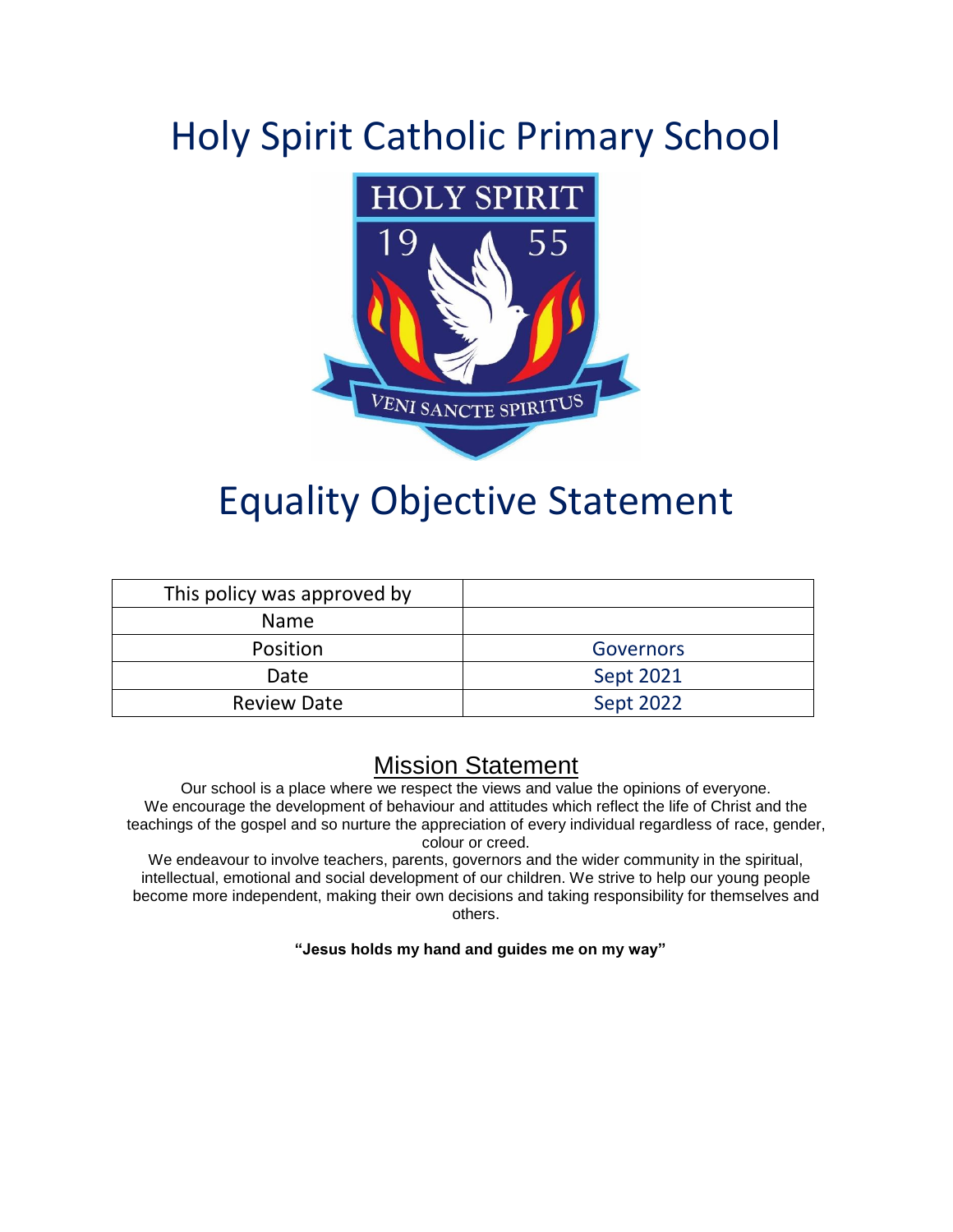# **Equality Objectives Statement**

#### **Opening statement**

We welcome our duties under the Equality Act 2010. The school's general duties, with regards to equality are:

- **Eliminating discrimination.**
- □ Fostering good relationships.
- $\Box$  Advancing equality of opportunity.

We will not discriminate against, harass or victimise any pupil, prospective pupil, or other member of the school community because of their:

- Religion or belief.
- Sexual orientation.
- Gender reassignment.
- **Pregnancy or maternity.**
- □ Marriage and civil partnership.
- Sex
- □ Age
- **D** Race
- Disability

We aim to promote pupils' spiritual, moral, social and cultural development, with special emphasis on promoting equality and diversity, and eradicating prejudicial incidents for pupils and staff. Our school is committed to not only eliminating discrimination, but also increasing understanding and appreciation for diversity.

#### **Aims to eradicate discrimination**

We believe that a greater level of success from pupils and staff can be achieved by realising the uniqueness of individuals. Creating a prejudice-free environment where individuals feel confident and at ease is a commitment of the school. This environment will be achieved by:

- □ Being respectful.
- □ Always treating all members of the school community fairly.
- Developing an understanding of diversity and the benefits it can have.
- □ Adopting an inclusive attitude.
- □ Adopting an inclusive curriculum that is accessible to all.
- □ Encouraging compassion and open-mindedness.

We are committed to having a balanced and fair curriculum. We believe that our pupils should be exposed to ideas and concepts that may challenge their understanding, to help ensure that pupils learn to become more accepting and inclusive of others. Challenging and controversial concepts will be delivered in a way that prevents discrimination and promotes inclusive attitudes. We will also